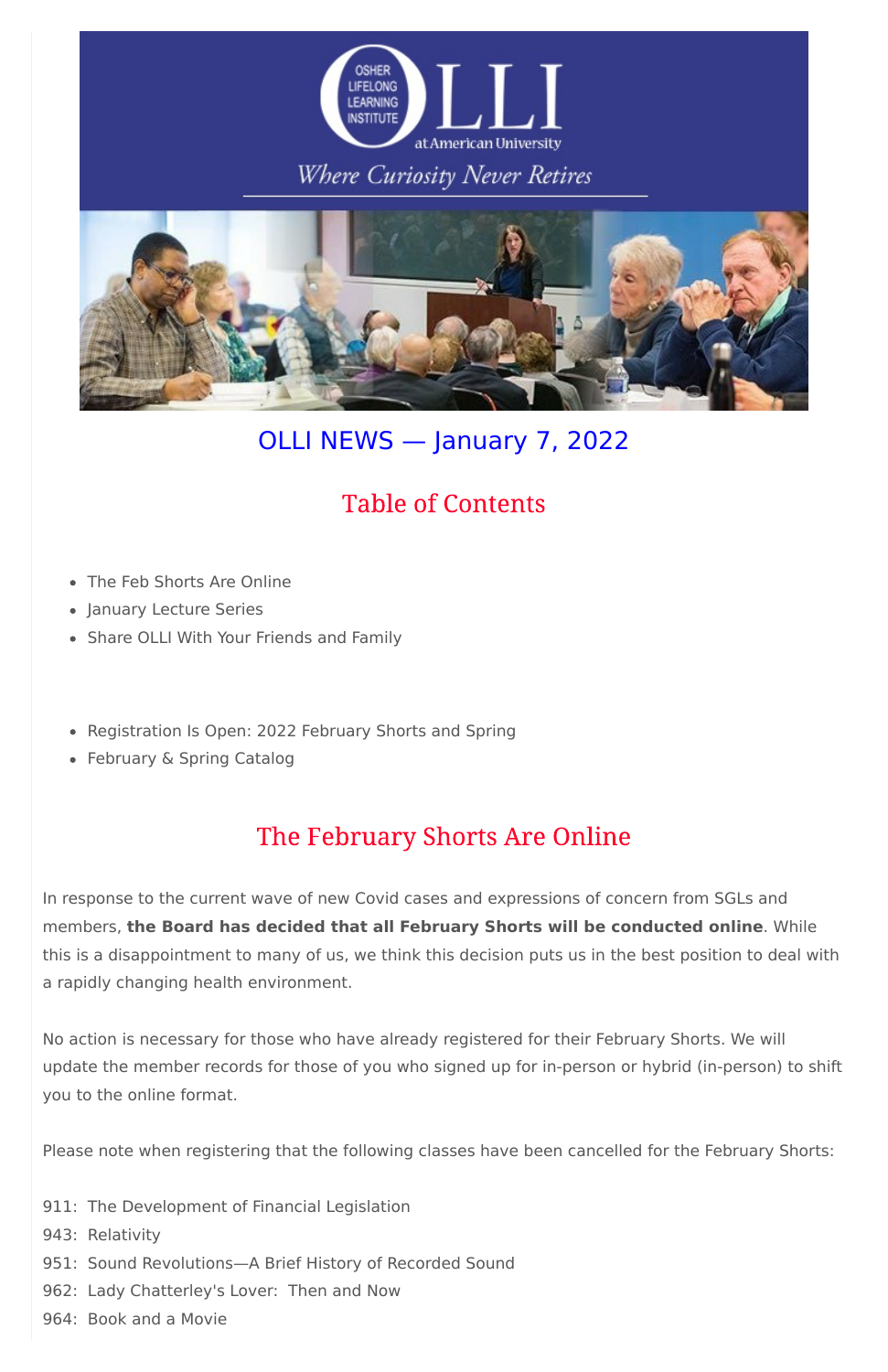**We are happy to let you know that plans for the Spring semester are unchanged**. Currently, we anticipate that slightly more than half the classes will take place in-person. We will, of course, continue to monitor Covid as well as guidance from federal and district health authorities, and we will consult closely with AU. Our primary concern remains the safety of our members and SGLs. We will keep you posted through our website, the Friday newsletter, and other emails, so keep an eye out for updates from OLLI.

# **January Lecture Series**

### **Location**

January lectures will be held online via Zoom Webinar on Tuesdays and Thursdays from 10:30-11:30 AM, **with the exception of the first lecture, which is 1:30-2:30 PM**. We will send the Zoom link the morning of each lecture to those subscribed to the newsletter.

### **Reservations Not Required**

Reservations are not required to receive the Zoom link and attend lectures in January. We will send the Zoom link the morning of each lecture. Each Friday newsletter will also have information about the following week's lecture(s).

studies and writes about public opinion, partisan polarization, and the news media. His book, Why Americans Hate the Media and How it Matters, won the Goldsmith Book Prize from Harvard University's Shorenstein Center on the Press, Politics, and Public Policy as well as the McGannon Award for Social and Ethical Relevance in Communications Policy Research. His articles have also appeared in political science journals such as the American Journal of Political Science Quarterly Journal of Political Science, Public Opinion Quarterly, Political Behavior and Political Psychology.

### **Lectures**



### **Thursday, January 13**

**1:30 PM** (All other lectures are at 10:30 AM.) **Jonathan Ladd, How the News and Social Media Shaped Recent Presidential Campaigns**

Jonathan Ladd is an associate professor in the McCourt School of Public Policy and the Department of Government at Georgetown and a nonresident senior fellow at the Brookings Institution. He mainly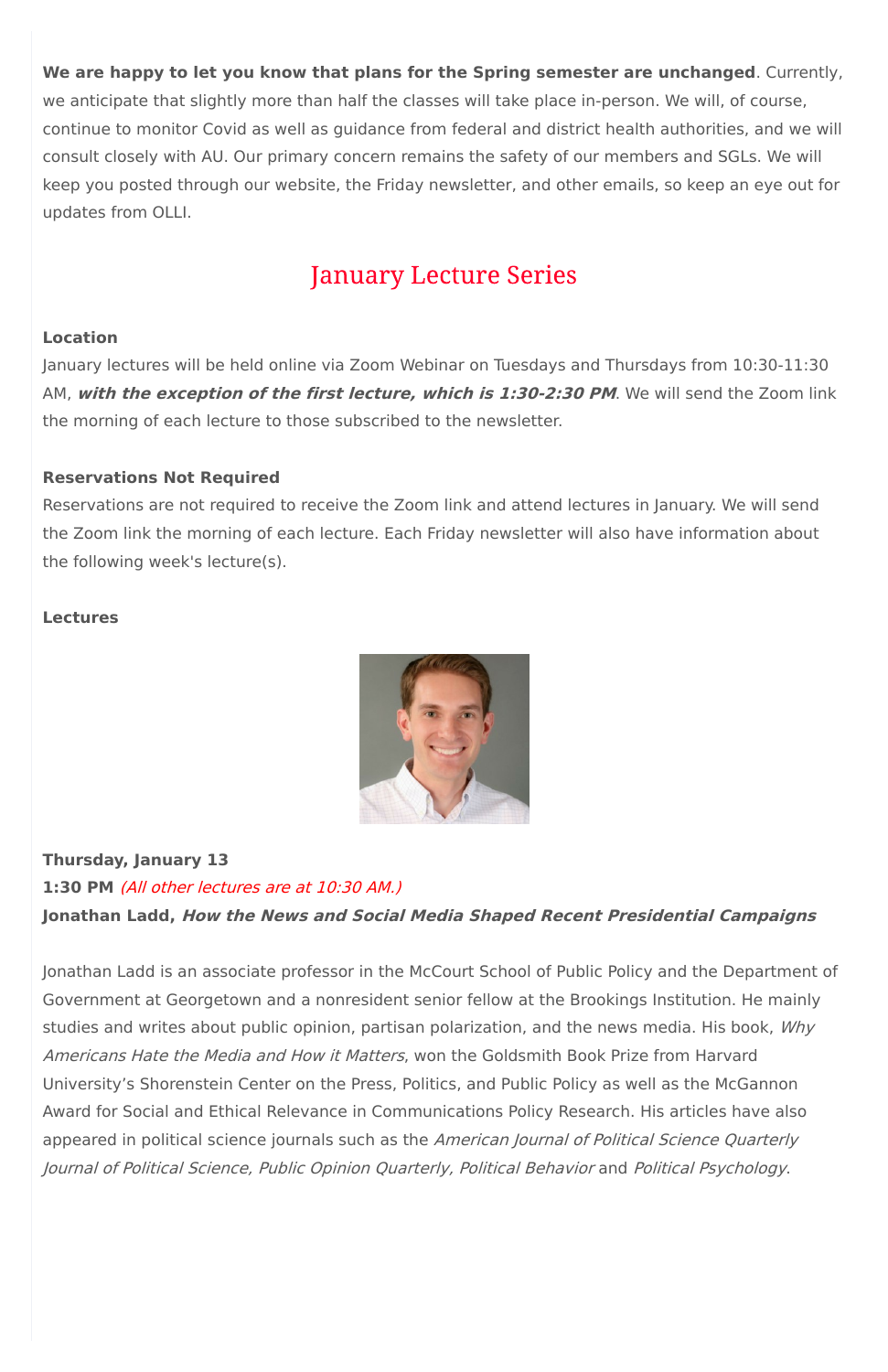

**Tuesday, January 18 10:30 AM Virginia Mecklenburg, Edward Hopper and the Power of Place**

Virginia M. Mecklenburg is a senior curator at the Smithsonian American Art Museum. She has organized more than 30 exhibitions that have traveled to over 100 venues in the United States and abroad. She lectures widely and has written on Amalia Mesa Bains, Romare Bearden, George Bellows, Carmen Lomas Garza, Edward Hopper, Robert Indiana, William H. Johnson, Jacob Lawrence, Agueda Martinez, Jesús Moroles, Georgia O'Keeffe, Faith Ringgold, Norman Rockwell, John Sloan, Consuelo Jimenez Underwood, and other 20th- and 21st-century artists for exhibition publications such as American Art, American Art Review, and The Magazine Antiques. She is currently engaged in organizing "Subversive, Skilled, Sublime: Fiber Art by Women and William H. Johnson: The Fighters for Freedom."



**Thursday, January 20 10:30 AM Shari Lawrence Pfleeger, Who Wants to Know? Protecting Your Online Privacy in the 21st Century**

Shari Lawrence Pfleeger is well-known for her work in software engineering and cyber security. Most recently, she was Research Director for Dartmouth College's Institute for Information Infrastructure

Protection, a consortium of leading universities, national laboratories, and nonprofit institutions dedicated to strengthening the US cyber infrastructure. She joined the I3P after serving for nine years as a senior researcher at the RAND Corporation, where her work focused on software quality and cyber security. Previously, as president of Systems/Software, Inc., she led a consultancy specializing in software engineering and technology. She has also held several research and teaching positions at universities in the United States and United Kingdom, including City University of London, Durham University, the University of Maryland, and Howard University. Named repeatedly by the *Journal of* Systems and Software as one of the world's top software engineering researchers, Dr. Pfleeger is the author of more than one hundred articles and dozens of books. She earned a PhD in information technology and engineering from George Mason University, and a Doctor of Humane Letters from Binghamton University. Pfleeger is also an award-winning poet, and she sits on the board of Alice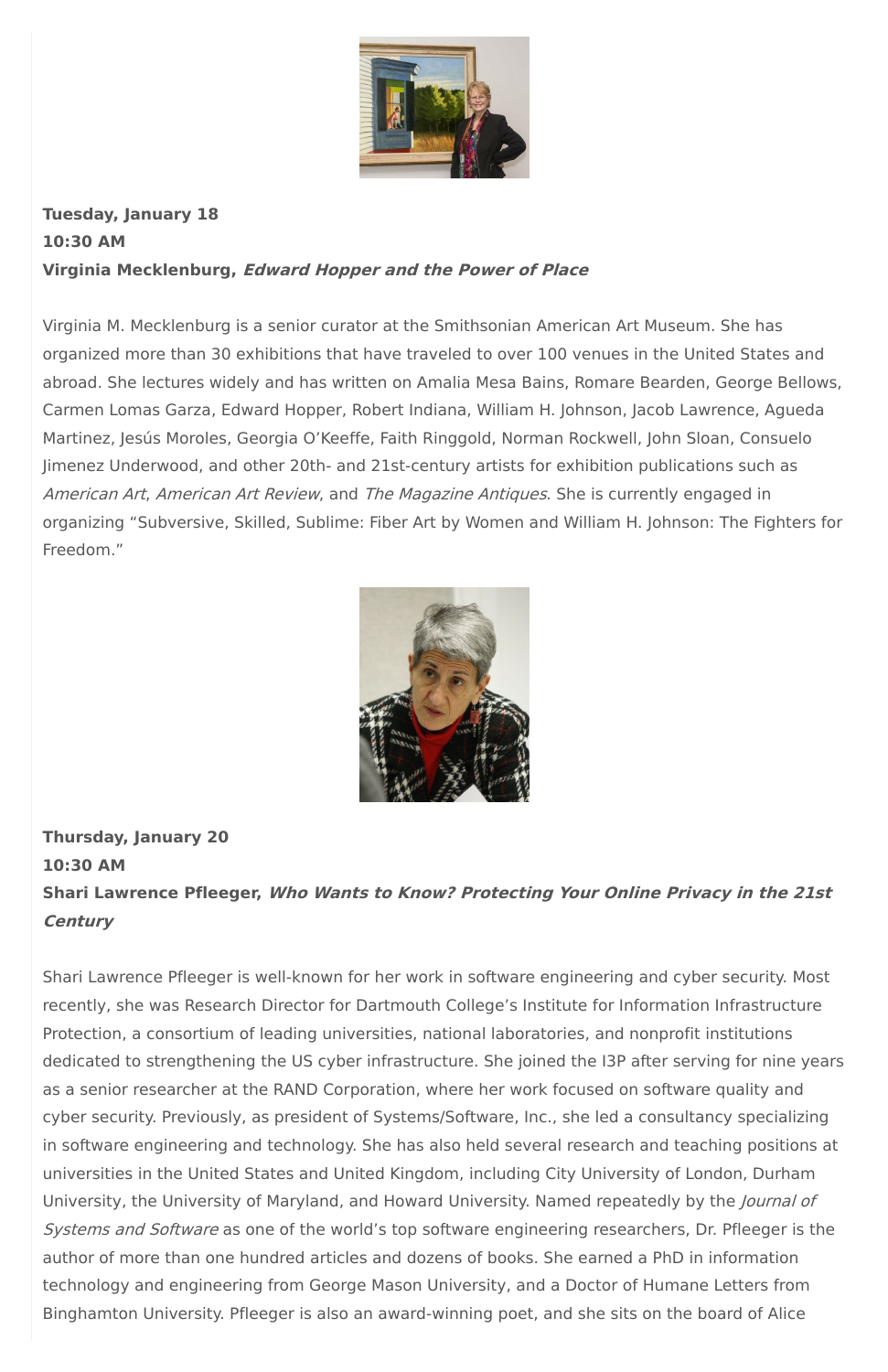James Books, a collaborative press giving voice to poets who inspire change.



### **Tuesday, January 25 10:30 AM Patricia Cole, Child Development—The Importance of the First Three Years**

Patricia Cole leads ZERO TO THREE's work in federal policy formulation and legislative strategies in a range of areas affecting infants and toddlers, including early care and learning, home visiting, child welfare, infant-early childhood mental health, and health care. Ms. Cole has over thirty years of experience in policy at the federal and state levels. Prior to her current position, she was a consultant on children and family policy, working with ZERO TO THREE and the National After School Association. From 1989 to 1994, she served as staff to Senator Christopher J. Dodd (D-CT), Chairman of the Senate Subcommittee on Children and Families. Among her responsibilities was oversight of key programs and was instrumental in legislation that included two reauthorizations of Head Start and the creation of Early Head Start; reauthorizations of the Human Services Act (which included the Low-Income Home Energy Assistance and Community Services Block Grants); the Child Care and Development Block Grant; the Family and Medical Leave Act; and the Child Abuse Prevention and Treatment Act (CAPTA).

### **OLLI does not endorse any of the viewpoints expressed by the speakers in its series.**

We thank the Lecture Committee and all those who suggested and contacted speakers: Helen Blank, Martha Cutts, Lesley Diaz (Staff Liaison), Chuck Edson, Judy Havemann, Jeanne Kent, Lynn Lewis, Mark Nadel (Chair), Stan Newman, Diane Renfroe, Joan Simmons, and Delbert Spurlock

## **Share OLLI With Your Friends and Family**

Staying connected is more important now than ever! Taking OLLI classes via Zoom allows our learning community to stay connected while broadening its horizons and extending its reach. We miss being able to have all in-person classes, but we have adapted, and even thrived, in the age of Zoom-learning.

Now is the time to tell your friends and family, near and far, that we invite them to join the OLLI experience this fall. OLLI at American University is one of 124 OLLIs around the country, all of which are currently online. Each is unique in course content and delivery, but all are dedicated to lifelong learning in their [communities.](https://sps.northwestern.edu/oshernrc/files_nrc/lli_directory_2019.pdf) Whether your friends explore our program or an **OLLI near them**, they will be in for a treat by taking an OLLI class.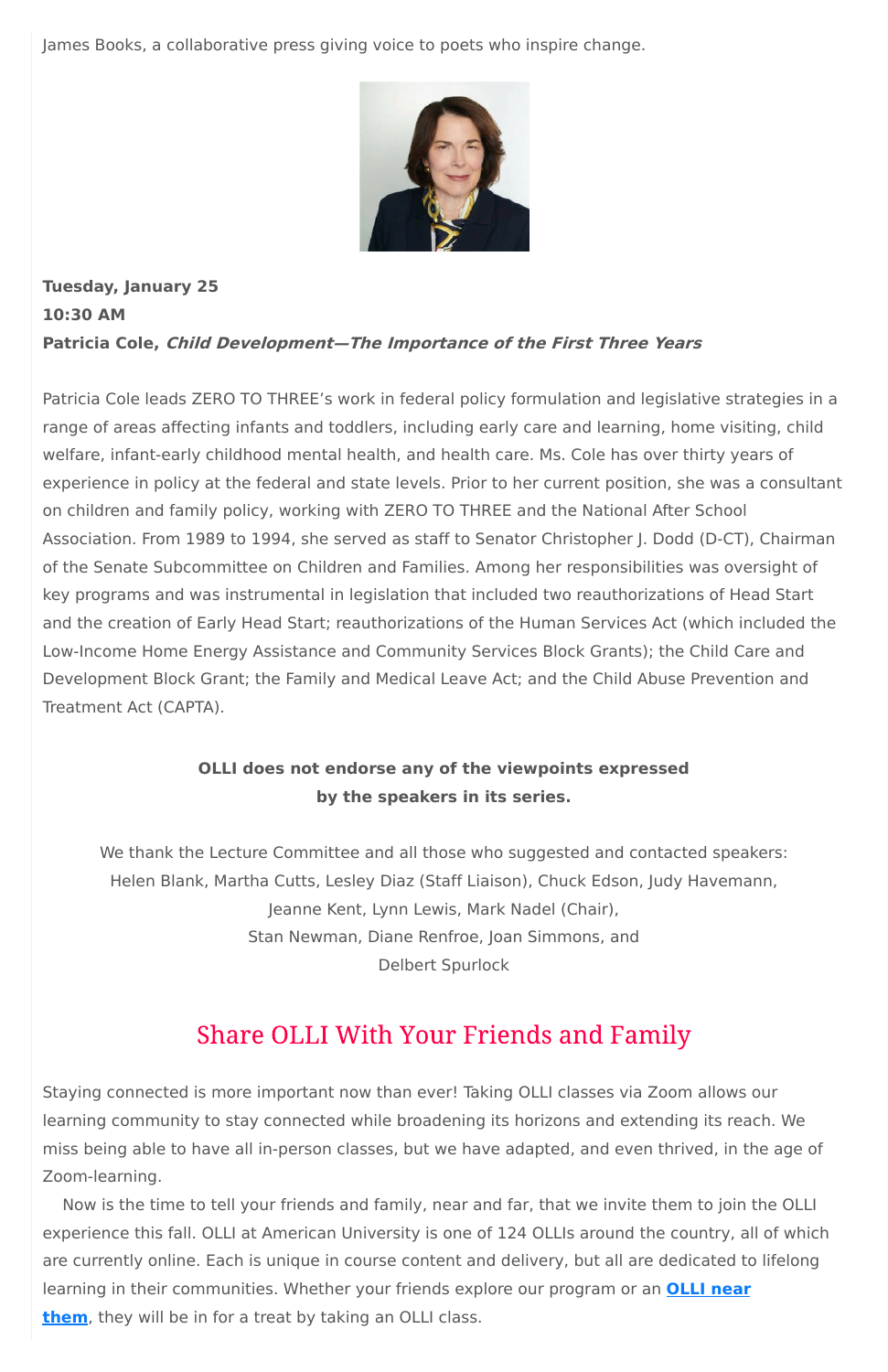# **Registration Is Open**

### **February Shorts**

The February Shorts will be held **online via Zoom** for two weeks: **February 7-11** and **February 14- 18**. Each Short course runs for 2, 3, 4, or 5 days during one of the two weeks. You may register for up to three courses for the \$75 fee. **Your course selections do not have to be all within the same week. Make sure to register before the February Shorts lottery on Thursday, January 13. View Feb Shorts and [register.](https://www.olli-dc.org/shorts_courses)**

### **Spring Semester**

The February Shorts & Spring catalog has been mailed out. Look for your copy in your mailbox this month.

The Spring Semester is **March 7-May 13.** Currently, OLLI is continuing plans to offer classes in three formats: **In-Person Only, Online Only,** and **Hybrid.** Courses meet once a week for 7-10 weeks. The \$300 membership fee allows you to sign up for three courses before the lottery. After the lottery, when you have received your class assignment letter, you can add a **fourth study group** by logging into your account. **Make sure to register before the Spring lottery on Tuesday, February 15.**

**View Spring [Semester](https://www.olli-dc.org/view_all_study_groups) and register.**

# **February & Spring Catalog**

### **Below are catalog changes for the February Shorts and Spring Semester:**

#### February Shorts

\*\*All February Shorts courses are now online.\*\*

### **911: The Development of Financial Legislation**: CANCELLED

**943: Relativity**: CANCELLED

- **951: Sound Revolutions—A Brief History of Recorded Sound:** CANCELLED
- **956: 21st-Century Art:** No reading is required.
- **962: Lady Chatterley's Lover**: **Then and Now**: CANCELLED
- **964: Book and a Movie**: CANCELLED

#### Spring:

**113: Shakespeare's Political Theory:** Now meets Mondays at 11:45 AM, starting March 7. **444: Algorithms—How Machines Think:** CANCELLED

**633: Wallace Stevens and Company:** Format has changed to ONLINE.

**646: How to Wash A Child's Heart:** Format has changed to ONLINE.

**655: Early Twentieth-Century American Fiction:** CANCELLED

## **American University News & Events**

#### **AU Arts**

Home of AU's performing, visual, literary, and [media-based](https://www.american.edu/arts/) arts. **View the schedule and**